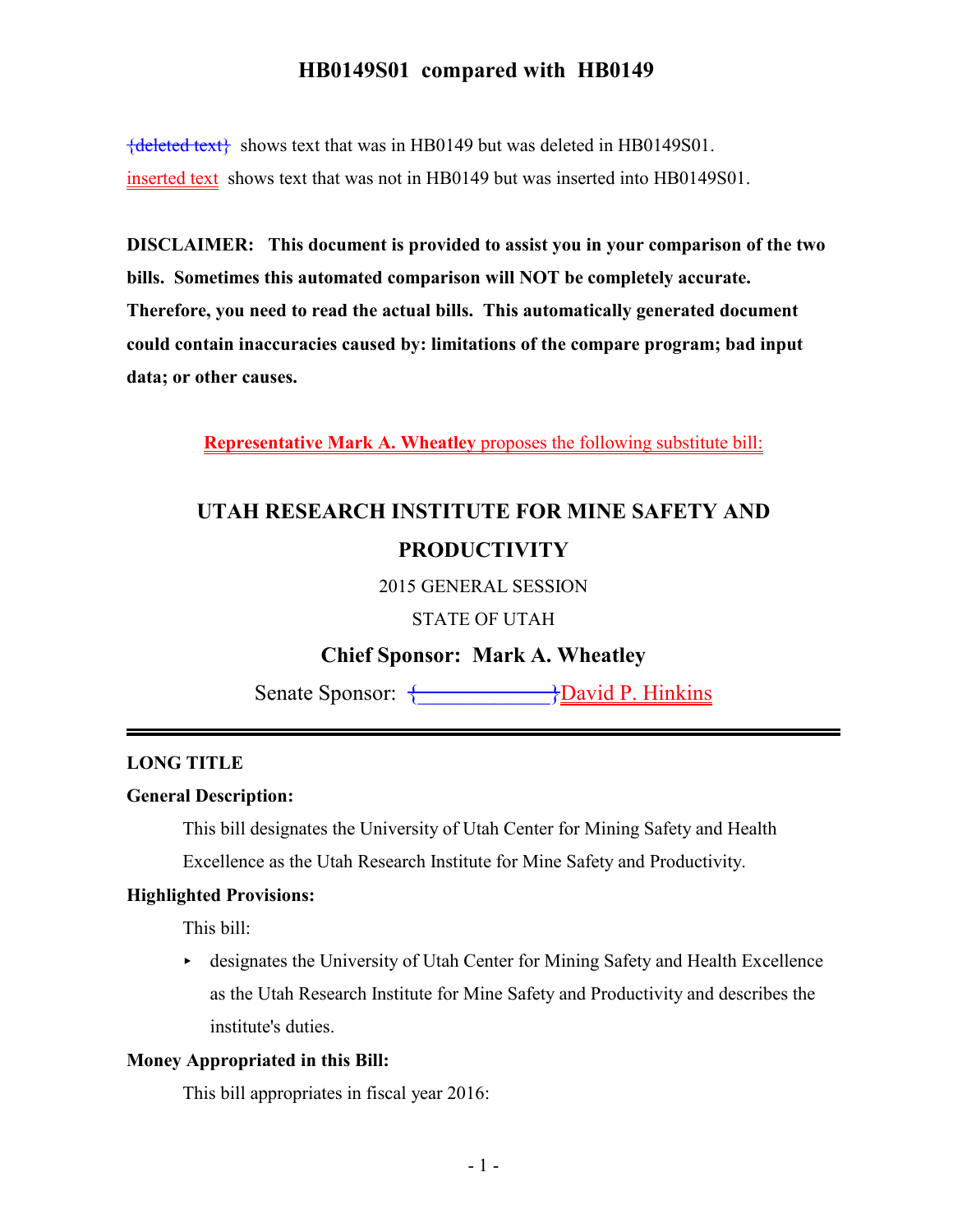- $\rightarrow$  to the University of Utah Center for Mining Safety and Health Excellence as a one-time appropriation:
	- from the General Fund,  $$15,000$ .

### **Other Special Clauses:**

This bill provides a special effective date.

## **Utah Code Sections Affected:**

ENACTS:

**40-2-205**, Utah Code Annotated 1953

*Be it enacted by the Legislature of the state of Utah:*

Section 1. Section **40-2-205** is enacted to read:

**40-2-205. Utah Research Institute for Mine Safety and Productivity -- Designation -- Duties.**

(1) As used in this section,  $\frac{1}{2}$ 

 $(a)$   $\}$  "<del>{Institute}</del> institute" means the University of Utah Center for Mining Safety and

Health Excellence, designated as the Utah Research Institute for Mine Safety and Productivity in Subsection (2).

{ (b) "Safety roundtable" means a meeting of representatives of public and private entities organized by the institute to communicate on mining safety issues.

 $\frac{1}{2}$  (2) The University of Utah Center for Mining Safety and Health Excellence is designated as the Utah Research Institute for Mine Safety and Productivity.

 $(3\hat{)}$  In coordination with the council, the institute shall organize a safety roundtable to:

(a) coordinate and share information about mining safety issues;

(b) make recommendations to the commission for more efficient mining regulations;

(c) make recommendations to the institute for potential research projects; and

(d) discuss and make recommendations regarding other topics related to mining safety

in Utah.

 $\left(\frac{4}{3}\right)$  In coordination with the council, the institute may:

(a) organize symposia, presentations, or other academic meetings; and

(b) identify and propose research projects on topics related to mining safety and productivity.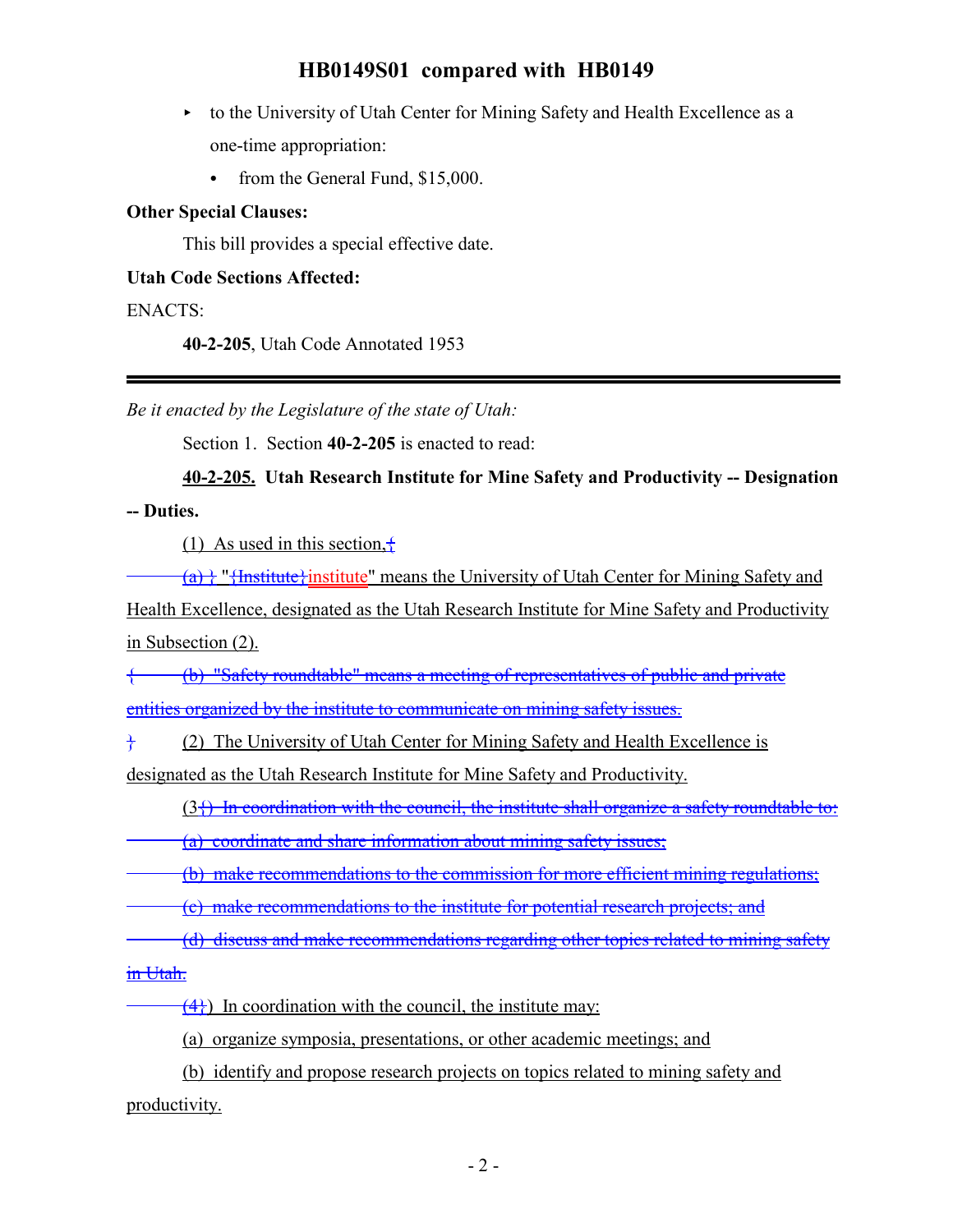$\leftarrow$  (5) (a) The safety roundtable described in Subsection (3) shall:

(i) meet at least quarterly; and

(ii) include:

(A) two individuals appointed by the institute to represent the institute;

(B) two individuals appointed by the council to represent the council;

(C) one individual appointed by the office to represent the office;

(D) one individual appointed by the Division of Oil, Gas, and Mining to represent the Division of Oil, Gas, and Mining;

(E) one individual appointed by the School and Institutional Trust Lands Administration to represent the School and Institutional Trust Lands Administration;

(F) one individual appointed by the Bureau of Land Management to represent the Bureau of Land Management;

(G) one individual appointed by the United States Forest Service to represent the United States Forest Service;

(H) one individual appointed by the federal Mine Safety and Health Administration to represent the federal Mine Safety and Health Administration;

(I) one individual appointed by each additional state and federal land management agency that is identified by the institute;

(J) two individuals appointed by coal mine operators that are identified by the institute; (K) two individuals appointed by miner representatives that are identified by the

institute; and

(L) other individuals appointed by entities that are identified by the institute.

(b) An individual appointed to represent an entity described in Subsection  $(5)(a)(ii)$ may not receive reimbursement, compensation, or benefits for the individual's representation except for reimbursement, compensation, or benefits provided by the entity the individual represents.

} Section 2. **Appropriation.**

Under the terms and conditions of Title 63J, Chapter 1, Budgetary Procedures Act, for the fiscal year beginning July 1, 2015, and ending June 20, 2016, the following sums of money are appropriated from resources not otherwise appropriated, or reduced from amounts previously appropriated, out of the funds or accounts indicated. These sums of money are in